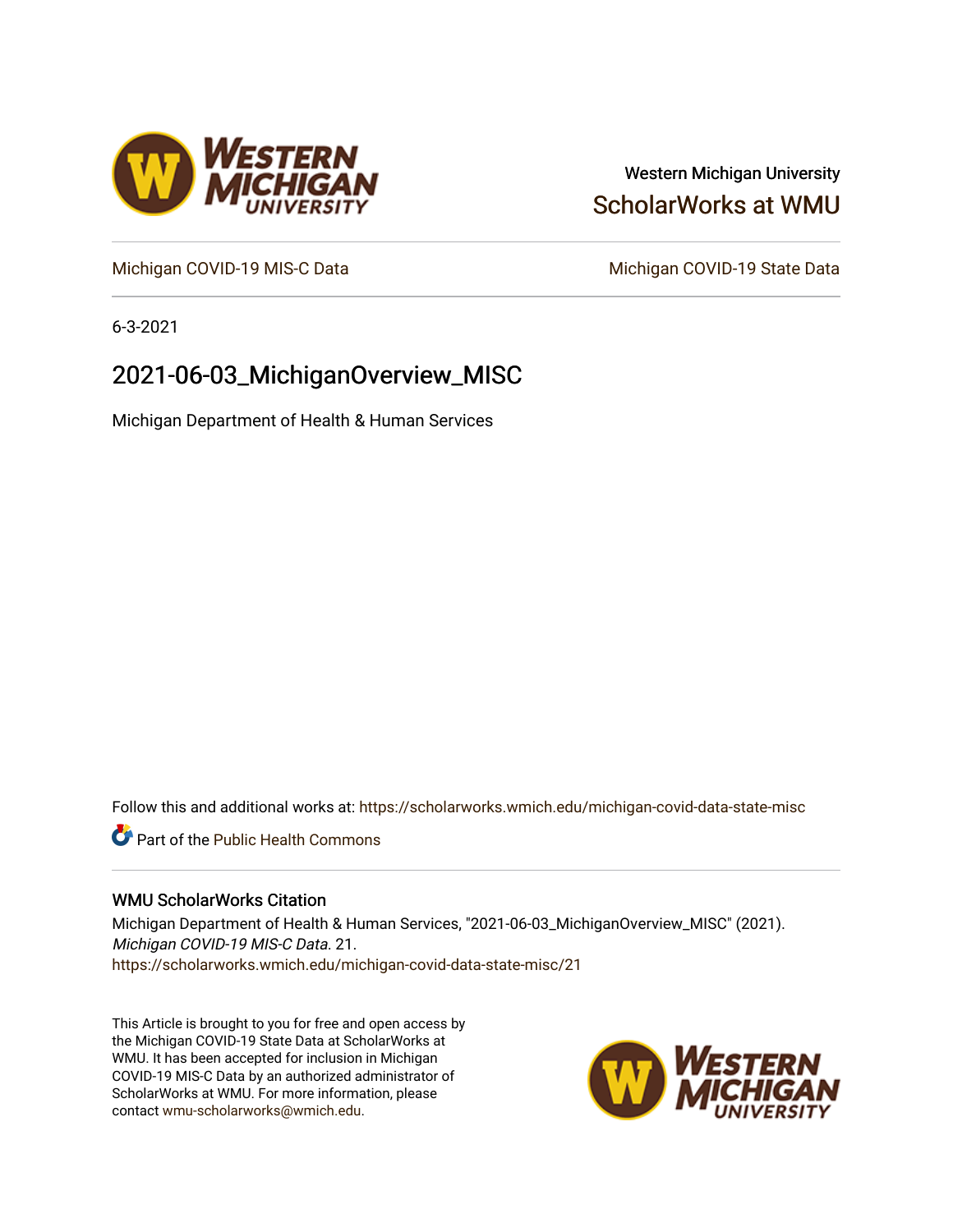# **MIS-C Data and Reporting**

#### **What is MIS-C?**

Multisystem Inflammatory Syndrome in Children (MIS-C) is a condition in children and adolescents under 21 years of age where multiple organ systems become inflamed or dysfunctional which occurs in association with illness. Children with MIS-C may have a fever and various symptoms, including abdominal (gut) pain, vomiting, diarrhea, neck pain, rash, bloodshot eyes, or feeling extra tired. We do not yet know what causes MIS-C. However, many children with MIS-C were infected with the virus that causes COVID-19, or had been around someone with COVID-19.

Health care providers and local health departments are asked to maintain a high degree of suspicion for MIS-C in pediatric and adolescent patients presenting with symptoms similar to Kawasaki Disease or ill individuals who have been previously exposed to COVID-19 with signs and symptoms. Patients have presented with persistent fever\*, hypotension, multiorgan (cardiac, gastrointestinal, renal, hematologic, dermatologic, and neurologic) involvement, and elevated inflammatory markers. Respiratory symptoms have been present in some, but are not a common finding.

\*Persistent fever is a measured fever of 100.4°F (38.0°C) or greater for at least 24 hours, or report of subjective fever lasting at least 24 hours.

## **Reported Cases of Multisystem Inflammatory Syndrome in Children (MIS-C)**

*Data will be updated on the first and third Thursdays of the month.*

| Multisystem Inflammatory Syndrome in Children (MIS-C) Michigan Data Summary 6/3/2021 |                       |  |  |  |
|--------------------------------------------------------------------------------------|-----------------------|--|--|--|
| # Cases Confirmed and Reported to CDC*                                               | 126                   |  |  |  |
| MIS-C associated Deaths                                                              | 5 or fewer            |  |  |  |
| Cases admitted to ICU                                                                | 88 (69.8%)            |  |  |  |
| <b>Onset Date Range</b>                                                              | 04/14/20 to 5/17/2021 |  |  |  |
| Age Range                                                                            | $0-20$ years          |  |  |  |

# \*Meets CDC Case definition **<https://emergency.cdc.gov/han/2020/han00432.asp>**

## **DEMOGRAPHIC INFORMATION (N=126)**

| <b>Age Group</b> | Count  | %             | Race                          | Count | $\%$  |
|------------------|--------|---------------|-------------------------------|-------|-------|
| $0-4$ yrs        | 34     | 27.0%         | <b>Black/African American</b> | 50    | 39.7% |
| 5-10 yrs         | 53     | 42.1%         | Caucasian                     | 56    | 44.4% |
| $>10$ yrs        | 39     | 30.9%         | All Others / Unknown          | 20    | 15.9% |
| Gender           | Counts | $\frac{0}{0}$ | Ethnicity                     | Count | %     |
| Male             | 73     | 57.9%         | Not Hispanic or Latino        | 86    | 68.3% |
| Female           | 53     | 42.1%         | <b>Hispanic or Latino</b>     | 12    | 9.5%  |
| Unknown          |        | 0.0%          | <b>Unknown</b>                | 28    | 22.2% |